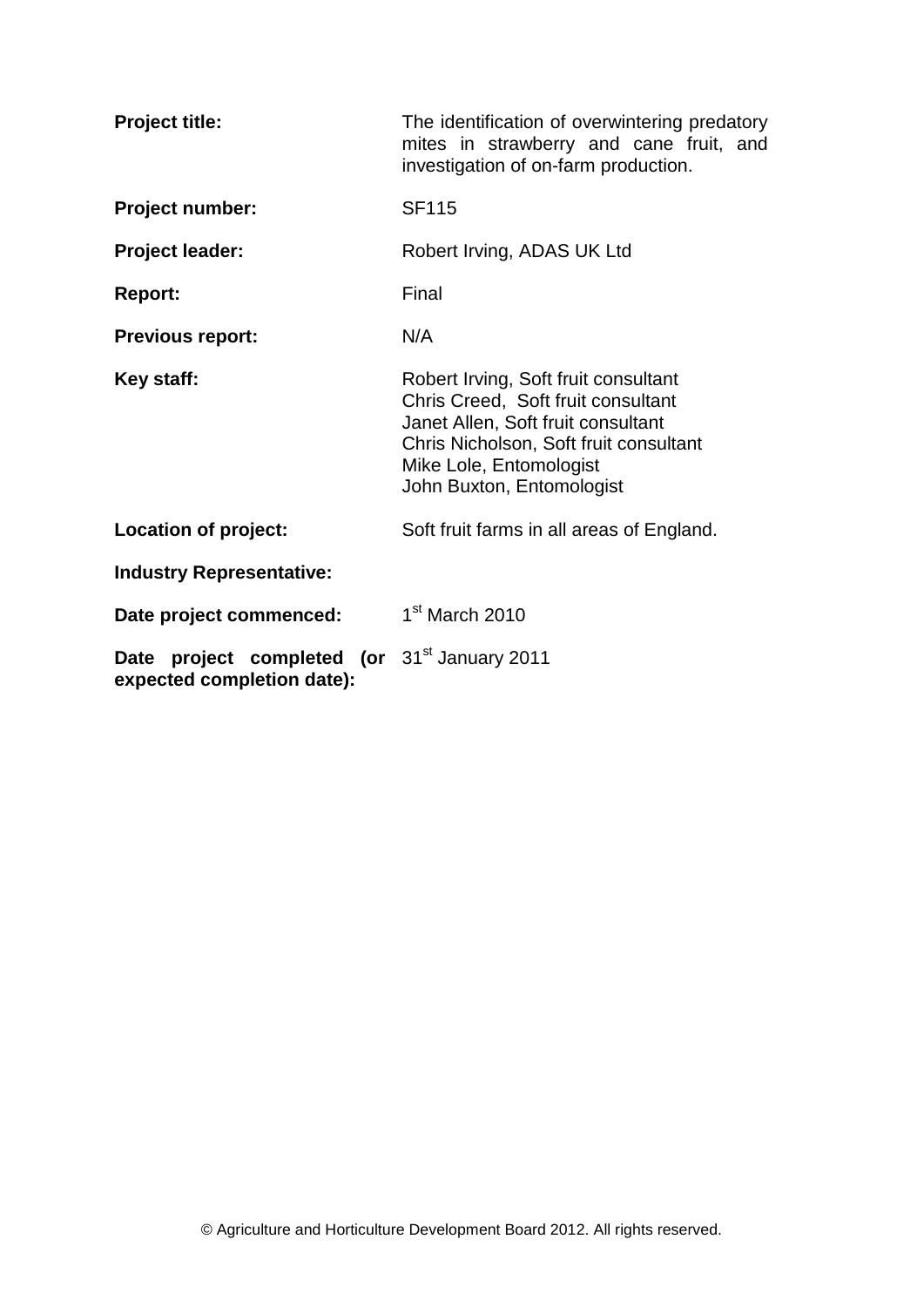## **DISCLAIMER:**

*AHDB, operating through its HDC division seeks to ensure that the information contained within this document is accurate at the time of printing. No warranty is given in respect thereof and, to the maximum extent permitted by law the Agriculture and Horticulture Development Board accepts no liability for loss, damage or injury howsoever caused (including that caused by negligence) or suffered directly or indirectly in relation to information and opinions contained in or omitted from this document.* 

*Copyright, Agriculture and Horticulture Development Board 2012. All rights reserved.*

*No part of this publication may be reproduced in any material form (including by photocopy or storage in any medium by electronic means) or any copy or adaptation stored, published or distributed (by physical, electronic or other means) without the prior permission in writing of the Agriculture and Horticulture Development Board, other than by reproduction in an unmodified form for the sole purpose of use as an information resource when the Agriculture and Horticulture Development Board or HDC is clearly acknowledged as the source, or in accordance with the provisions of the Copyright, Designs and Patents Act 1988. All rights reserved.* 

*AHDB (logo) is a registered trademark of the Agriculture and Horticulture Development Board.*

*HDC is a registered trademark of the Agriculture and Horticulture Development Board, for use by its HDC division.*

*All other trademarks, logos and brand names contained in this publication are the trademarks of their respective holders. No rights are granted without the prior written permission of the relevant owners.*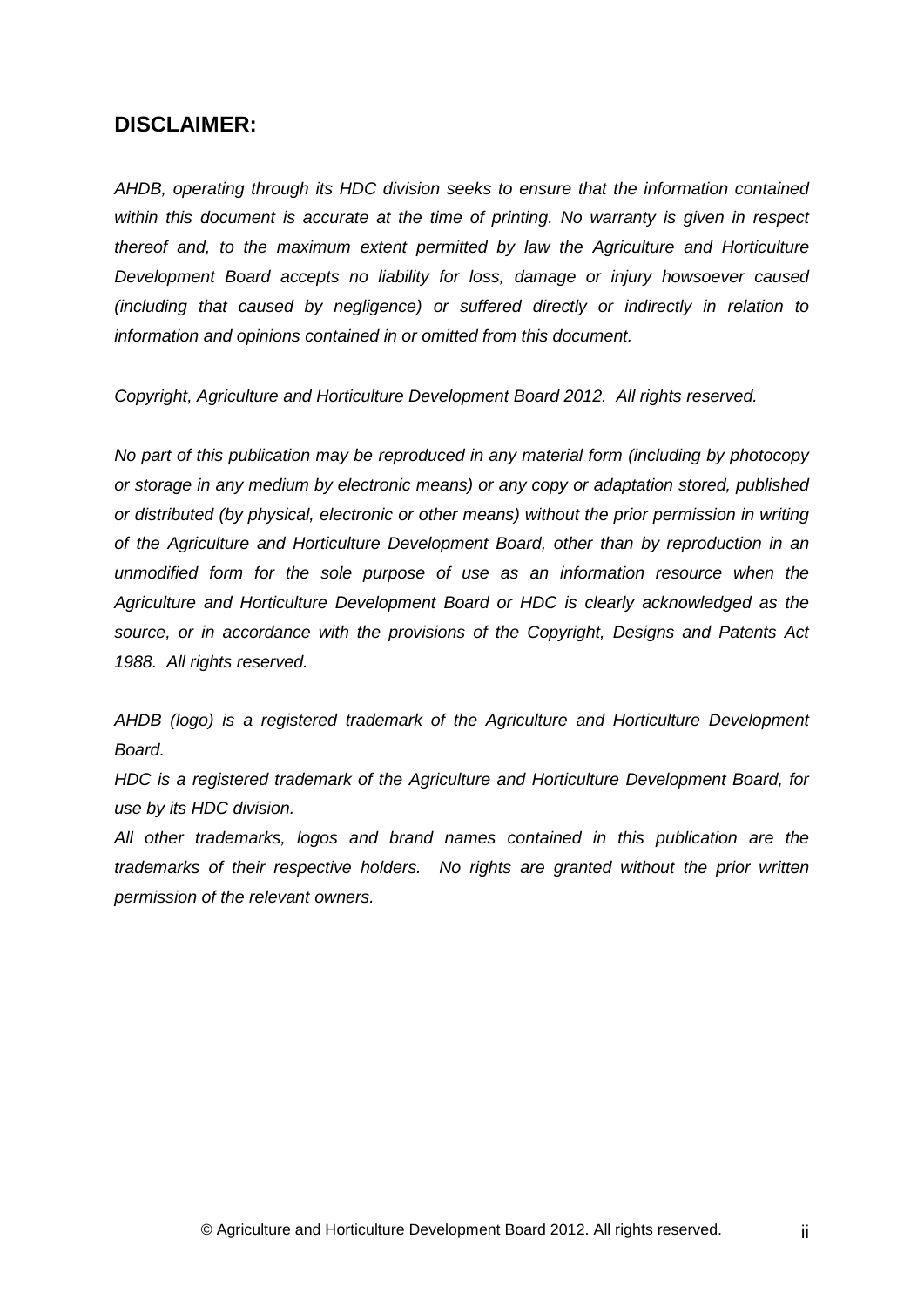# **AUTHENTICATION**

We declare that this work was done under our supervision according to the procedures described herein and that the report represents a true and accurate record of the results obtained.

Robert Irving Fruit Consultant ADAS

Signature....... Robert Irving.......... Date .......2 February 2011.........

#### **Report authorised by:**

Dr Tim O'Neill Horticultural Research Manager ADAS

Signature ...... Dr Tim O'Neill............... Date ...2 February 2011……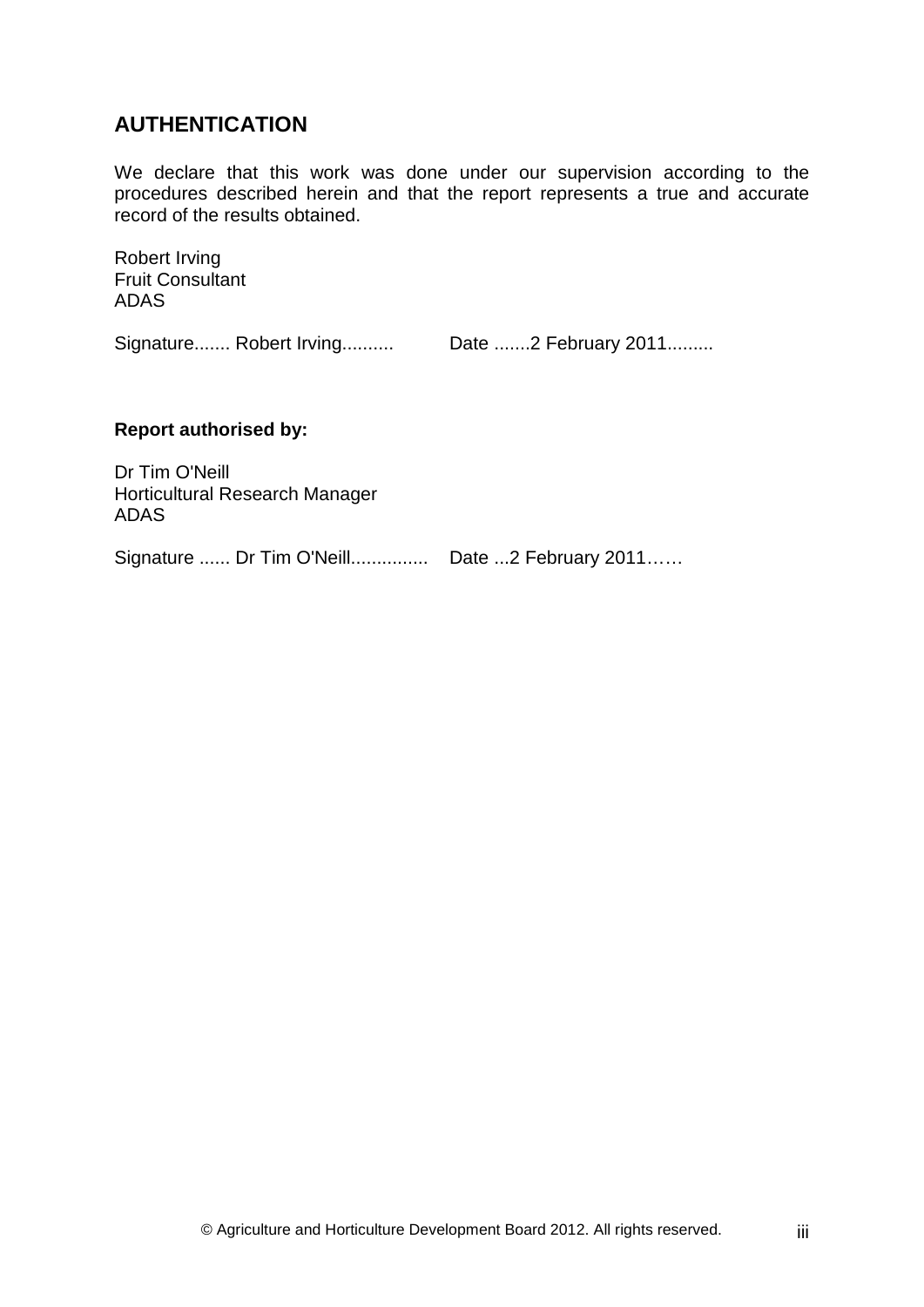# **CONTENTS**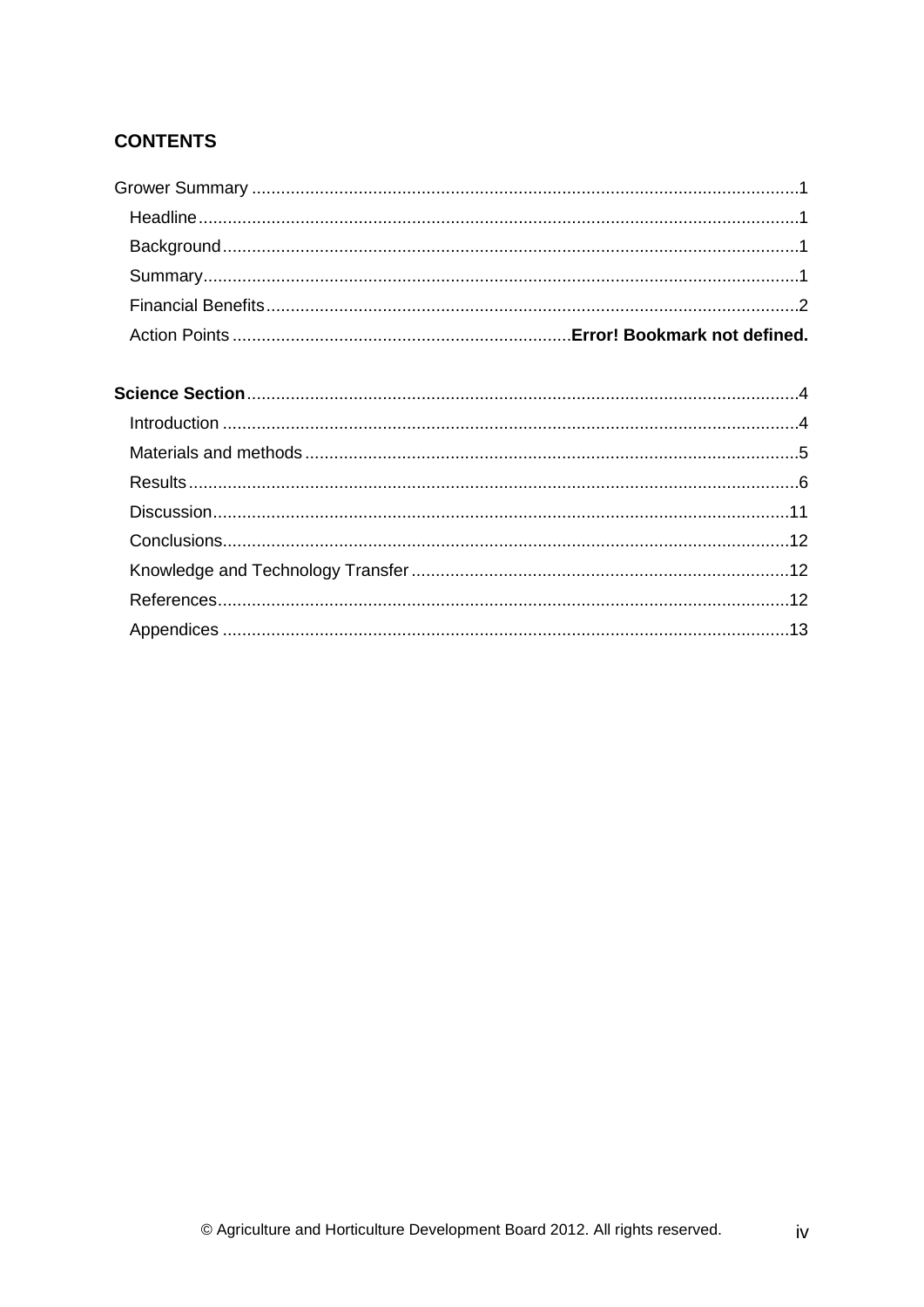# **GROWER SUMMARY**

## **Headline**

• The predatory mites *Neoseiulus californicus* (strawberry) and *Amblyseius andersoni* (strawberry and raspberry) have been found on crops in the spring, implying that they can overwinter in the open in the UK, surviving exposure to very low temperatures, and may also be resilient to conventional pesticide regimes.

# **Background and expected deliverables**

Strawberries and raspberries are commonly damaged by the two-spotted spider mite *Tetranychus urticae* (TSSM), especially summer-long everbearer strawberry and primocane raspberry crops. Acaricides are used for control, but dense crop canopies and restrictions on harvest intervals reduce their effectiveness, and there are concerns about resistance. Also, there is pressure from the multiple retailers to reduce pesticide residues, so that growers are becoming more interested in biological control programmes for TSSM.

The most popular predatory mite for TSSM control is *Phytoseiulus persimilis, which* is introduced during the summer months and can be very effective. However, this species only feeds on spider mites, has no cold tolerance and dies out when prey is scarce. Observations by ADAS consultants have indicated that predatory mites are present in early spring on some farms, at a time before *Phytoseiulus* mites have been introduced. The species involved have been unknown, but clearly could be of great importance in the overall control of spider mite.

The aim of this project therefore was to identify and quantify the predatory mites that occurred naturally on strawberry and raspberry in spring, having overwintered, and to determine the factors which might favour their existence.

## **Summary of the project and main conclusions**

This project identified predatory mites in 51 out of a total of 55 samples collected from all the main fruit growing areas of England. The most common species overall, although found only on strawberry, was *Neoseiulus californicus*, which is regarded by Fera as a non-native species, with a licence for release only under protection. This mite was found in 49% of all samples. Clearly, *N. californicus* is capable of surviving UK winters, and has established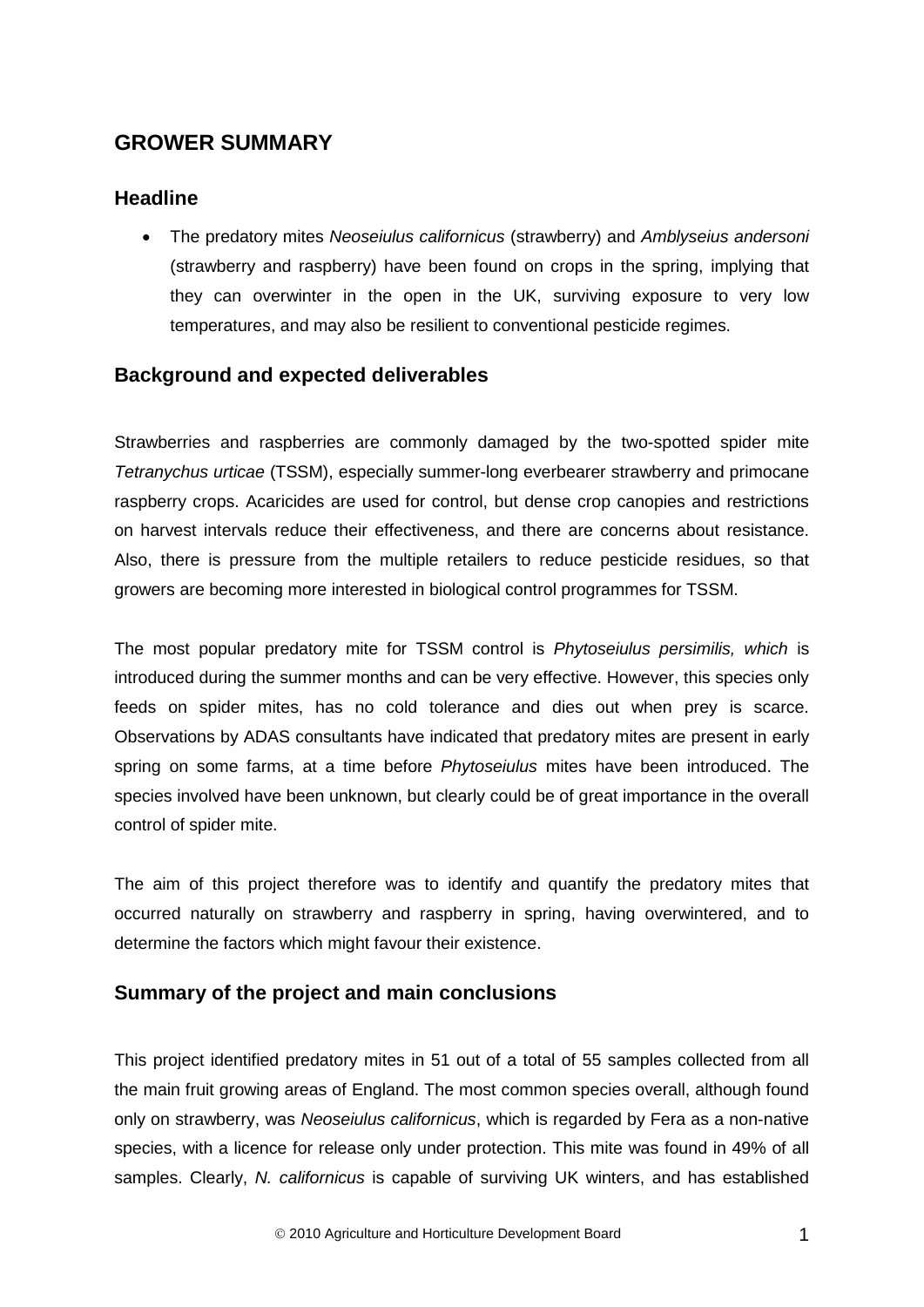itself widely in outdoor strawberries and also crops grown in Spanish tunnels. *N. californicus* was not found in any of the raspberry crops sampled; instead, the most common species on this crop was *Amblyseius andersoni*, (27% of all samples) which is a native species endemic to northern Europe. Both of these species of predatory mite can feed on many different types of prey, including TSSM, other small prey such as springtails, and even pollen when live prey is scarce. The only other predatory mite species identified was *Typhlodromus pyri* (11% of all samples), which is also a polyphagous species, best known on tree fruit as the key predator of fruit tree red spider mite (*Panonychus ulmi*). The exact role of these predatory mite species in the soft fruit ecosystem is unknown, but this aspect deserves further investigation.

Records of insecticide use at each sampling site were obtained, and showed that the most common actives ingredient used (in order of frequency) were: chlorpyrifos (e.g. Dursban WG); bifenthrin (e.g. Talstar 80 Flo); clofentezine (Apollo 50 SC); tebufenpyrad (Masai); abamectin (Dynamec); thiacloprid (Calypso); pymetrozine (Chess); and pirimicarb (e.g. Aphox). Not all of these actives were used at each site, but they show that both *N. californicus* and *A. andersoni* must have some degree of tolerance to some or all of these pesticides.

### **Financial benefits**

High infestation levels of two-spotted spider mite or tarsonemid mite can result in a premature end to harvest of the crop. Pesticides are rarely effective at this stage due to the difficulty in achieving adequate spray coverage and the time required during picking to meet necessary harvest intervals. Bio-control, starting at an early stage, greatly reduces the risk of this problem. The introduction of predators needs to be managed carefully as considerations of temperature and pesticide use influence their effectiveness. A high level of over-wintering predators would greatly assist establishment of a bio-control regime, if not replace traditional introduction timings altogether.

*Typical preventive biocontrol costs for strawberries*

| Phytoseiulus persimilis, one introduction @ 30,000 per ha | £120              |
|-----------------------------------------------------------|-------------------|
| Amblyseius cucumeris, 1-3 introduction @ 200,000 per ha   | $\big  540 - 120$ |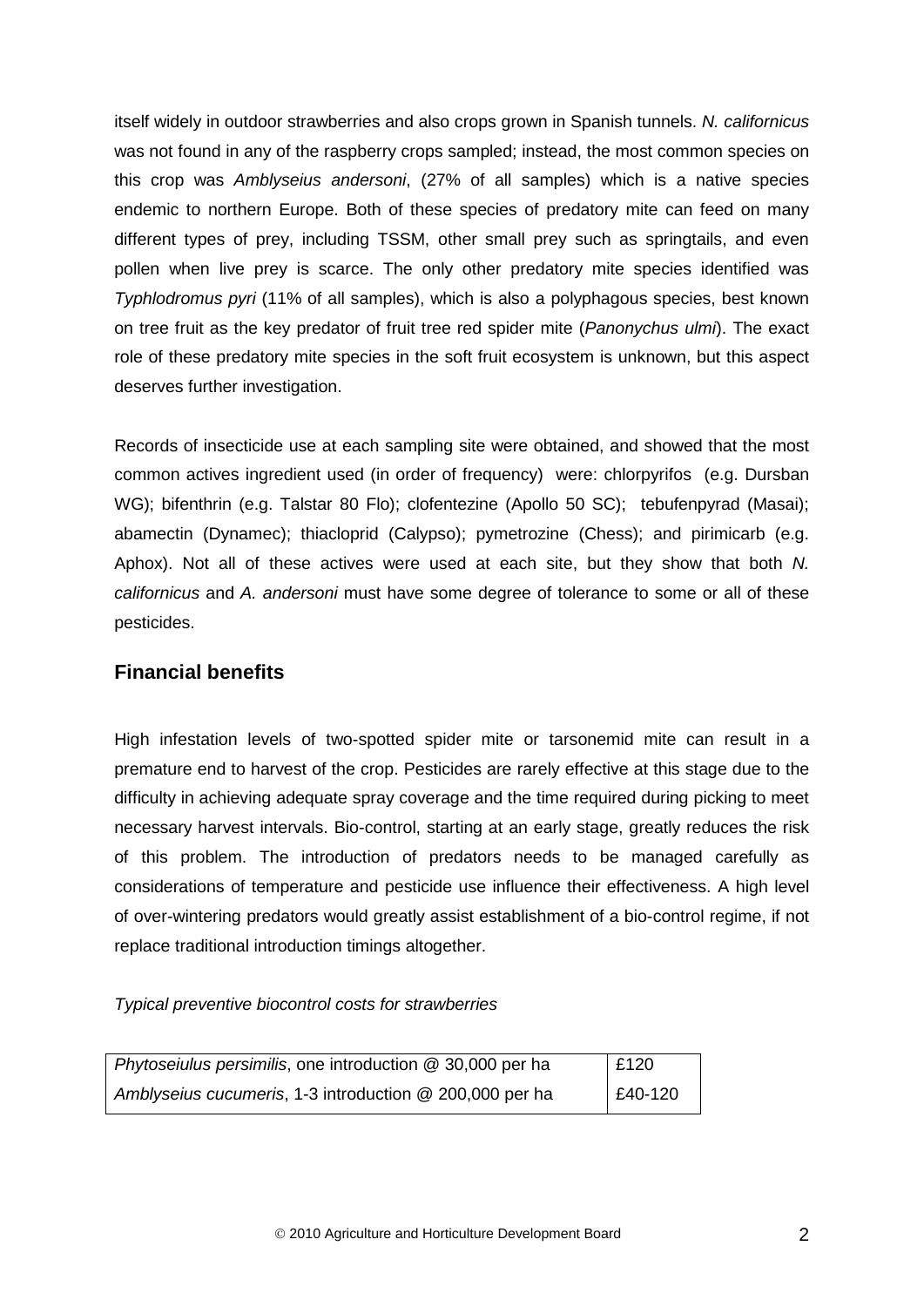#### *Typical preventive bio-control costs for raspberries*

| Phytoseiulus persimilis, one introduction @ 30,000 per ha | E120 |
|-----------------------------------------------------------|------|
|                                                           |      |

Early cessation of harvest could affect revenue as follows:

- One tonne of strawberries is worth £3,000, a total yield of 25 t/ha
- One tonne of raspberries is worth £7,000, a total yield of 12 20 t/ha

## **Action points for growers**

- Growers should be aware of the presence of these mites.
- Regulatory changes for *N. californicus* would be needed to permit its addition to an outdoor biological control programme, to supplement the routine use of *Phytoseiulus persimilis*.
- In this manner, a more robust programme would be possible, with *N. californicus* and *A. andersoni* adding to the overall control of TSSM in the crop.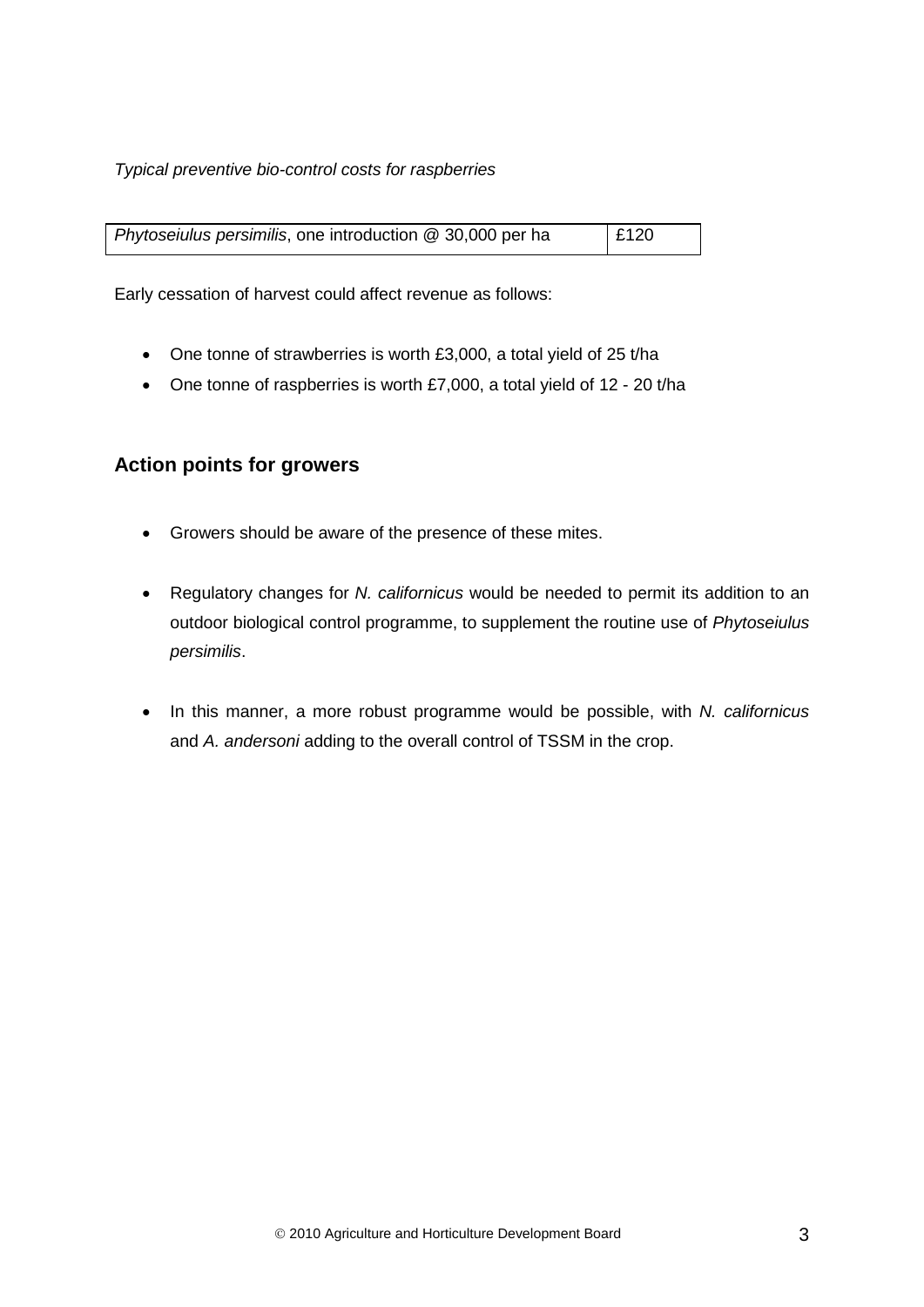# **SCIENCE SECTION**

## **Introduction**

The two-spotted spider mite (*Tetranychus urticae*) is an important pest of strawberry and raspberry and can cause reductions in yield if not controlled.

Problems with this pest are becoming more serious as these crops are grown more widely in Spanish tunnels and glasshouses (Easterbrook et al, 2001). Chemical control is difficult, due to the restricted number of approved pesticides, and resistance to many acaricides. Additionally, there are many pressures on growers to reduce pesticide use (Easterbrook et al, 2001). Biological control, using the commercially supplied predatory mite *Phytoseiulus persimilis,* is practised by some growers. Research work has shown that it can control *T. urticae* successfully (Easterbrook, 1992). However, this predator has to be re-introduced each year as it does not survive the UK winter, and it is susceptible to many of the pesticides used on soft fruit crops. Also, during the summer months, temperatures above 25°C reduce the activity of this predator while favouring an increase in numbers of twospotted spider mite, leading to loss of control (Force, 1967).

Previous research had shown that other predatory mites, notably *N. californicus,* could be found in strawberry crops in S.E. England (Jolly, 2001). In laboratory experiments these had survived doses of pyrethroid insecticides at several times field rate (Jolly, 2000; Easterbrook and Fitzgerald, unpublished data). Moreover, published research has shown that it can be a valuable predator of TSSM, and remains effective even at temperatures above 25°C, at which *Phytoseiulus* is ineffective (Helle and Sabelis, 1985). *N. californicus* is available from several biocontrol suppliers under licence from Fera, but the licence only allows release on crops that are grown in fully-protected structures.

From the evidence of earlier work mentioned above, it appears that this species is more widespread. There has been little quantitative evidence of its presence in other fruit growing areas of England. The aim of this project was to identify the species of predatory mite that had survived overwinter in unheated soft fruit crops, in all regions of England, and to try to relate their occurrence to crop type and pesticide use.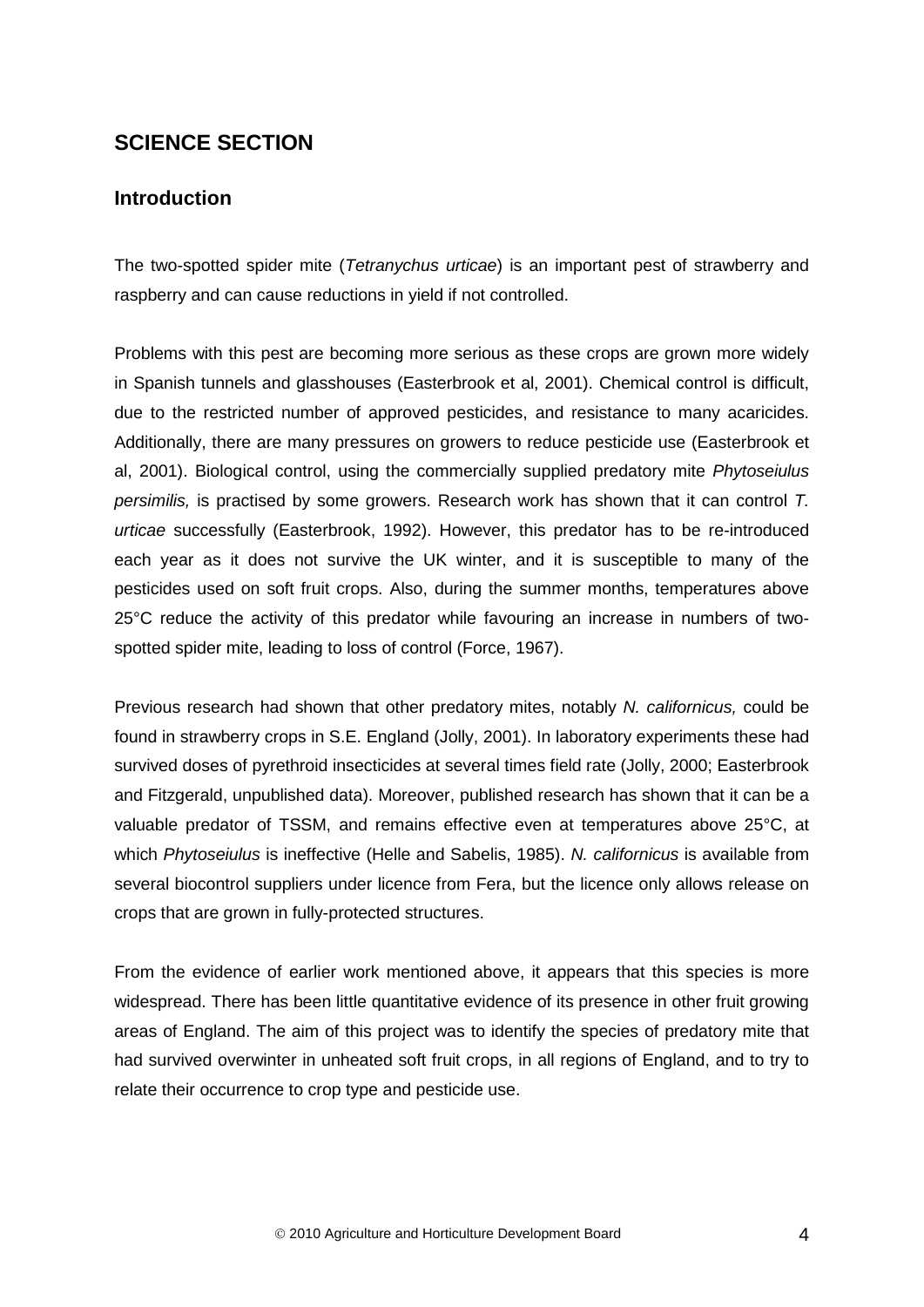### **Materials and methods**

ADAS consultants collected mite samples from second year or older overwintered crops of strawberry and cane fruit from a range of sites, giving a geographical spread across England. Each live sample was delivered within 48 hours to Mike Lole, specialist taxonomist within ADAS, for identification. Mites were transferred directly to a droplet of Heinz medium on a glass microscope slide, a cover slip was added and the slide warmed at 35°C for approximately one hour. The specimens were then examined using a Leitz Dialux phasecontrast, binocular light microscope and were identified with reference to taxonomic keys and descriptions of species.

A standardised survey form was designed for this project, which included details of the previous and current year's pesticide use, crop and environmental factors, and during the grower visits this data was collected and entered onto the form.

Crops of strawberry and primocane raspberry were sampled in the following counties (number of farms per county):

Berkshire(2), Buckinghamshire(1), Cambridgeshire(1), Cheshire(2), Derbyshire(1), Devon(1), Essex(1), Hampshire(2), Herefordshire(1), Kent(1), Leicestershire(1), Middlesex(1), Norfolk(2), Nottinghamshire(1), Oxfordshire(2), Shropshire(1), Staffordshire(5), Surrey(3), Warwickshire(1), Worcestershire(2), and Yorkshire(1).

A total of 55 samples were collected, from 33 different farms. 38 samples were from strawberry and 14 samples from raspberry, with one sample each from blackberry, loganberry and blackcurrant. The majority of sites were unprotected through the winter, and only three of the sites were unheated permanent tunnels or glass. The period of sampling was between  $25<sup>th</sup>$  March and  $15<sup>th</sup>$  June 2010.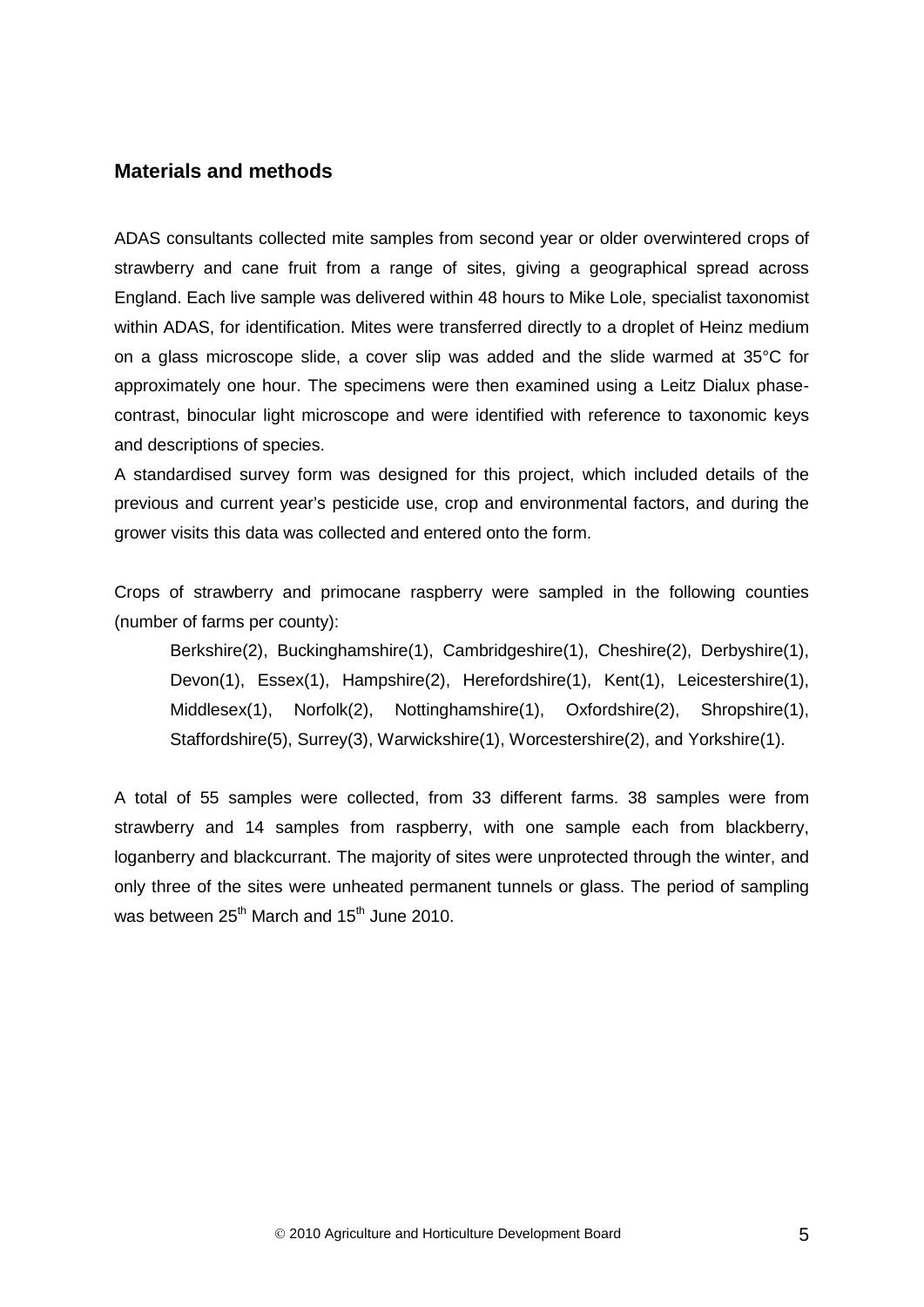# **Results**

The results of the survey are shown in Table 1 below

Table 1. The number of samples with predatory mites found during the sampling period in 2010.

|                    | Ν.             | Α.       | T.   | N.             | <b>Euseius</b> | <b>None</b>    |
|--------------------|----------------|----------|------|----------------|----------------|----------------|
|                    | californicu    | anderson | pyri | aurescen       | finlandicus    | found<br>or    |
|                    | S              |          |      | S              |                | spoiled        |
| Strawberry         | 27             | 4        | 5    | $\overline{0}$ |                |                |
| Raspberry          | $\overline{0}$ | 11       |      | $\overline{0}$ | $\overline{0}$ | $\overline{2}$ |
| Blackberry         | 0              | 0        | 0    | $\overline{0}$ | $\mathbf 0$    |                |
| Loganberry         | 0              | 0        |      | 4              | 0              | 0              |
| <b>Blackcurran</b> | $\overline{0}$ | 0        | 0    | 0              | $\mathbf 0$    |                |

The results showed that only two species of predatory mite were common in the samples. These were *N. californicus* (49% of samples but only on strawberry) and *A. andersoni* (27% of samples, on strawberry and the dominant species on raspberry). *T. pyri* was found in 13% of the samples, but mainly from strawberry. The remaining species were very uncommon in this survey.

The results of the survey are shown as pie charts in Figures 1 and 2 below. Descriptions of the mites found are listed at Appendix 2.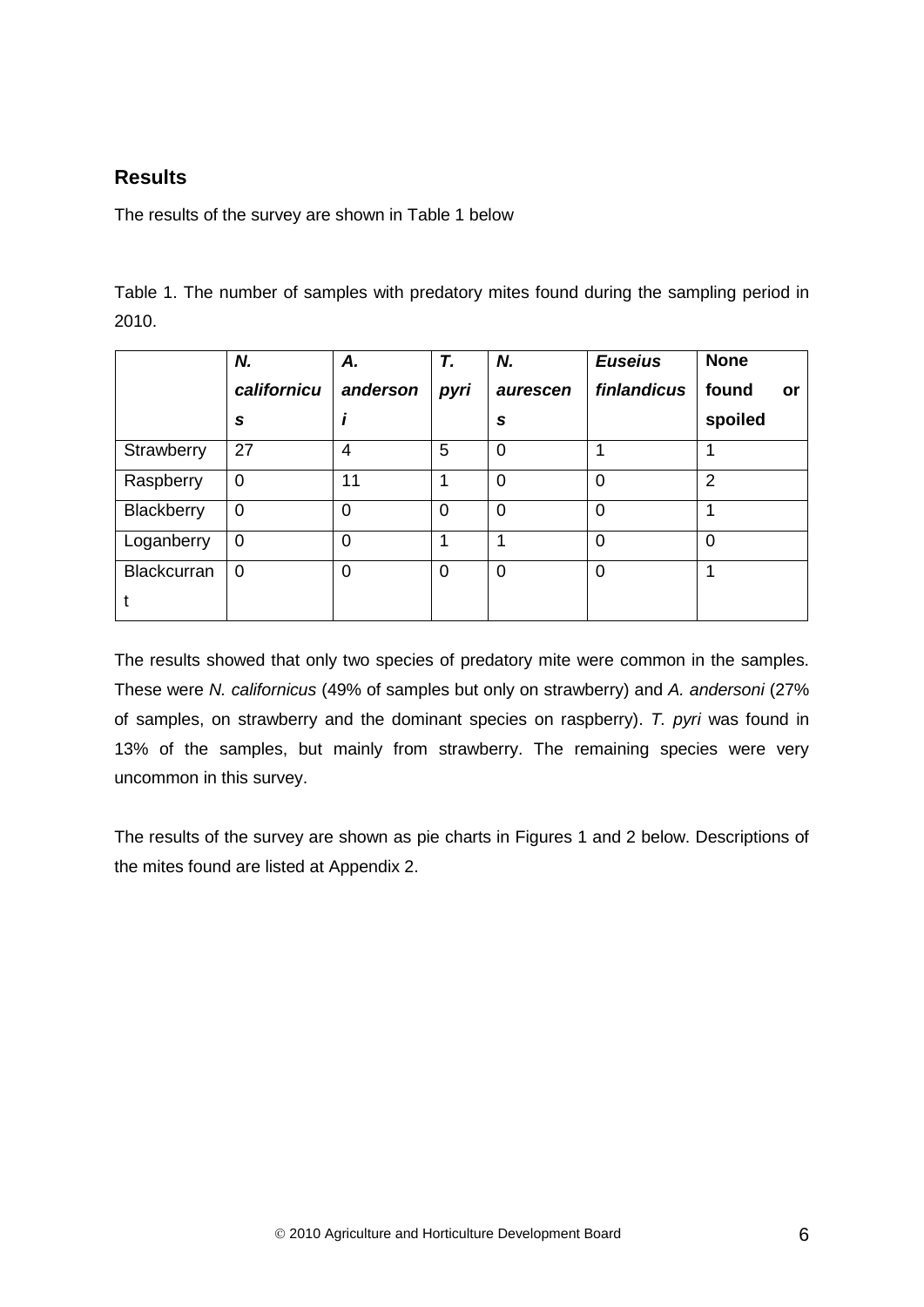#### **Fig. 1** – Key predators found on strawberry



#### *N. californicus presence on strawberry*

This species was found on 27 strawberry crops on 19 farms. It was never found with other predatory mites or on the cane fruit crops sampled. It was found on sites (number of crops) in Cambridgeshire(1), Cheshire (1), Derbyshire(2), Devon(1), Hampshire(2), Herefordshire(1), Nottinghamshire(2), Oxfordshire(3), Shropshire(1), Staffordshire(10), Surrey(2) and Worcestershire(1), so is clearly widespread across all the fruit growing regions of England. How this species became established so widely is unknown. The Fera licence restricts release only to completely protected structures such as glasshouses but it is highly unlikely that growers were tempted to ignore the regulations and introduce it on outdoor or open-ended tunnelled crops as the species is very expensive.

22 crops had been planted in 2009 or earlier and so it was clear that the predator had survived the very cold winter of 2009-10. Five crops that were planted in early 2010 were in replanted beds, bags or troughs, suggesting a transfer of overwintering *N. californicus* from surrounding plants nearby. 20 samples were from raised bed and plastic systems, and five were from substrate-grown crops. A traditional soil-based system was used where two samples of this predator were found.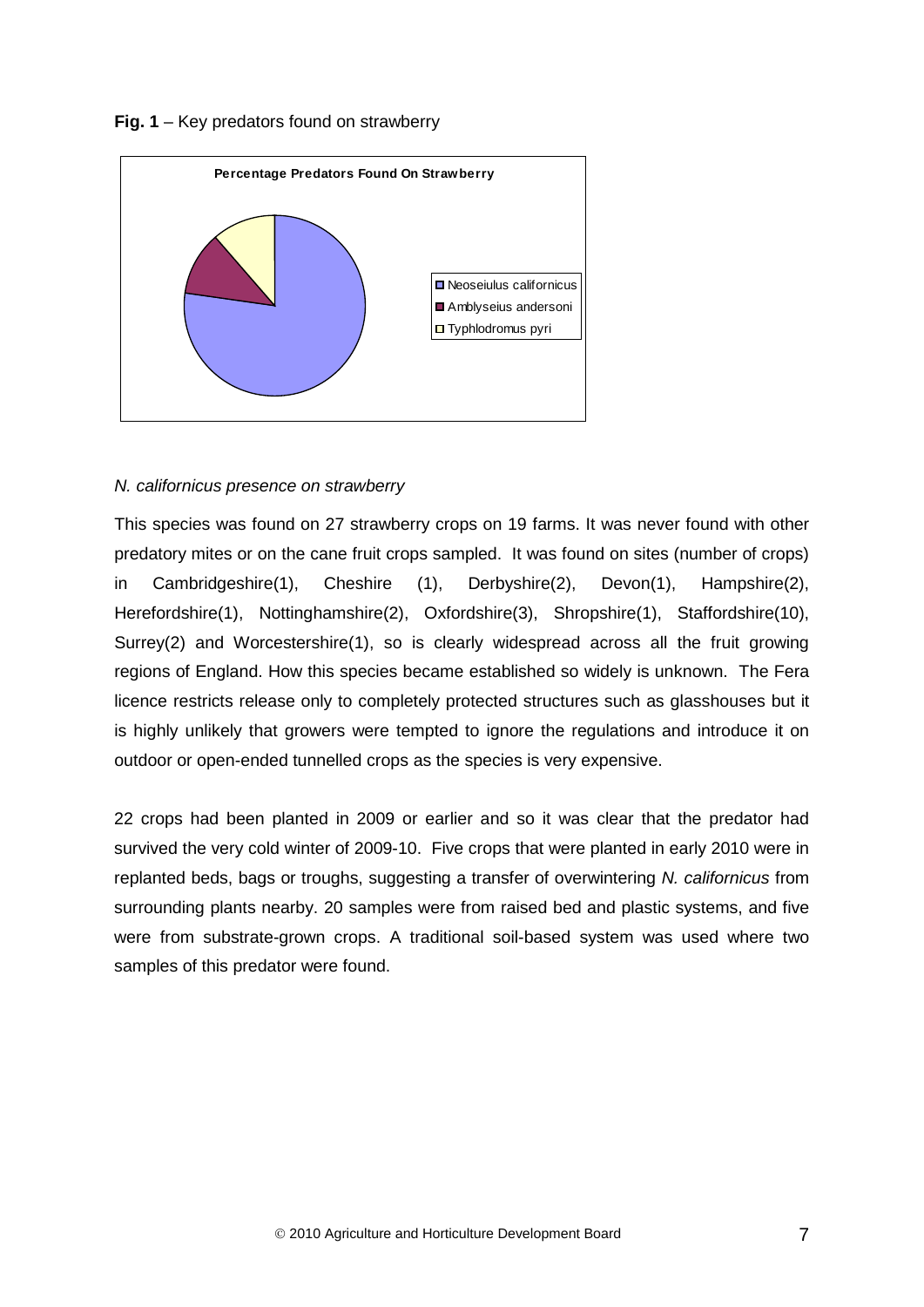



### *A. andersoni presence on raspberry and strawberry*

This predator was always found on its own, in four strawberry crops and 11 raspberry crops on 10 farms. At only a few farms had the grower introduced *A. andersoni* in the past and most in the survey had not. This mite species is native to the UK, and is recorded from a range of habitats including many trees and shrubs (Van der Linden and Nouwens, 2005).

It was found on sites in Berkshire, Essex, Herefordshire, Kent, Norfolk, Staffordshire and Surrey, so is also clearly of widespread distribution.

14 crops on which this mite was found had been planted in 2009 or earlier, suggesting that the species survived the cold winter of 2009/10. It was found on just one strawberry crop that had been planted in early 2010 and it was concluded that this mite emerged from the re-used bags in which the crop was planted. Nine samples were from raised plastic and soil beds, five were from substrate-grown crops and only one was from a traditional soil-based system.

### *Typhlodromus pyri presence in strawberry and raspberry*

This predator was found in four strawberry crops, one raspberry crop and one loganberry crop over five farms. It was found on sites in Berkshire, Buckinghamshire, Cheshire, Devon and Leicestershire.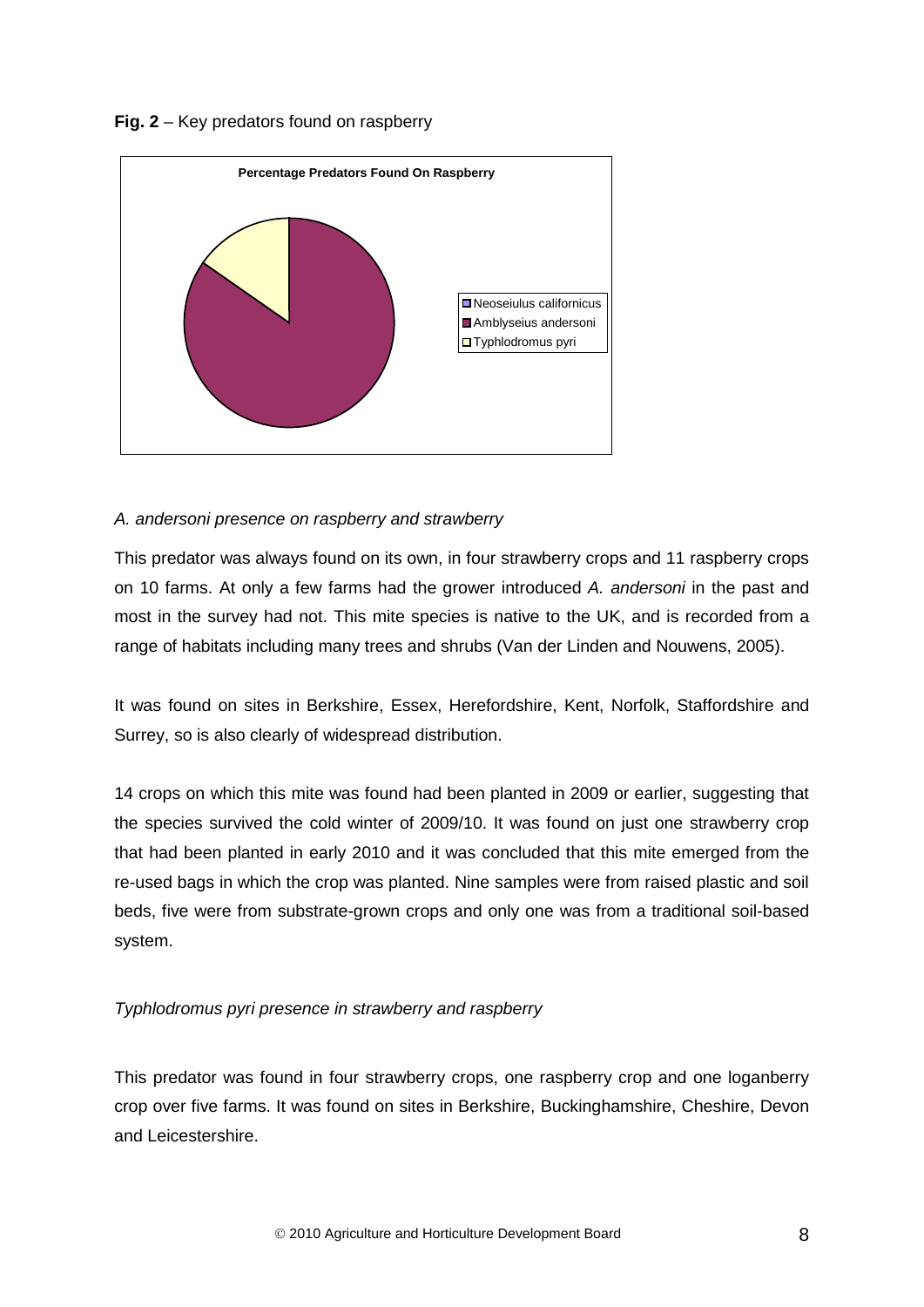All six crops where this predator was found had been planted in 2009 or earlier and so this species had also survived the winter of 2009/10. All the crops where it was found used the traditional soil-based system of growing, usually in raised beds.

*Use of pesticides in the sampling sites, and occurrence of predatory mites*

This data is shown in bar chart form in Figure 3 below.



**Fig. 3** Mite presence and insecticide use on strawberry and raspberry

The data in Fig 3 was gathered from growers' records during the farm visits. Exact correlations between use of an individual pesticide and occurrence of a predator are not possible from this data. The data does show that all three key predatory mite species appear to tolerate insecticide programmes commonly used. This is very helpful as it supports durable bio control populations within crops. The ability of *N. californicus* to develop tolerance to pyrethroids is well documented (Easterbrook et al, 2001) so it is not surprising that it was found where bifenthrin had been used. It was also found where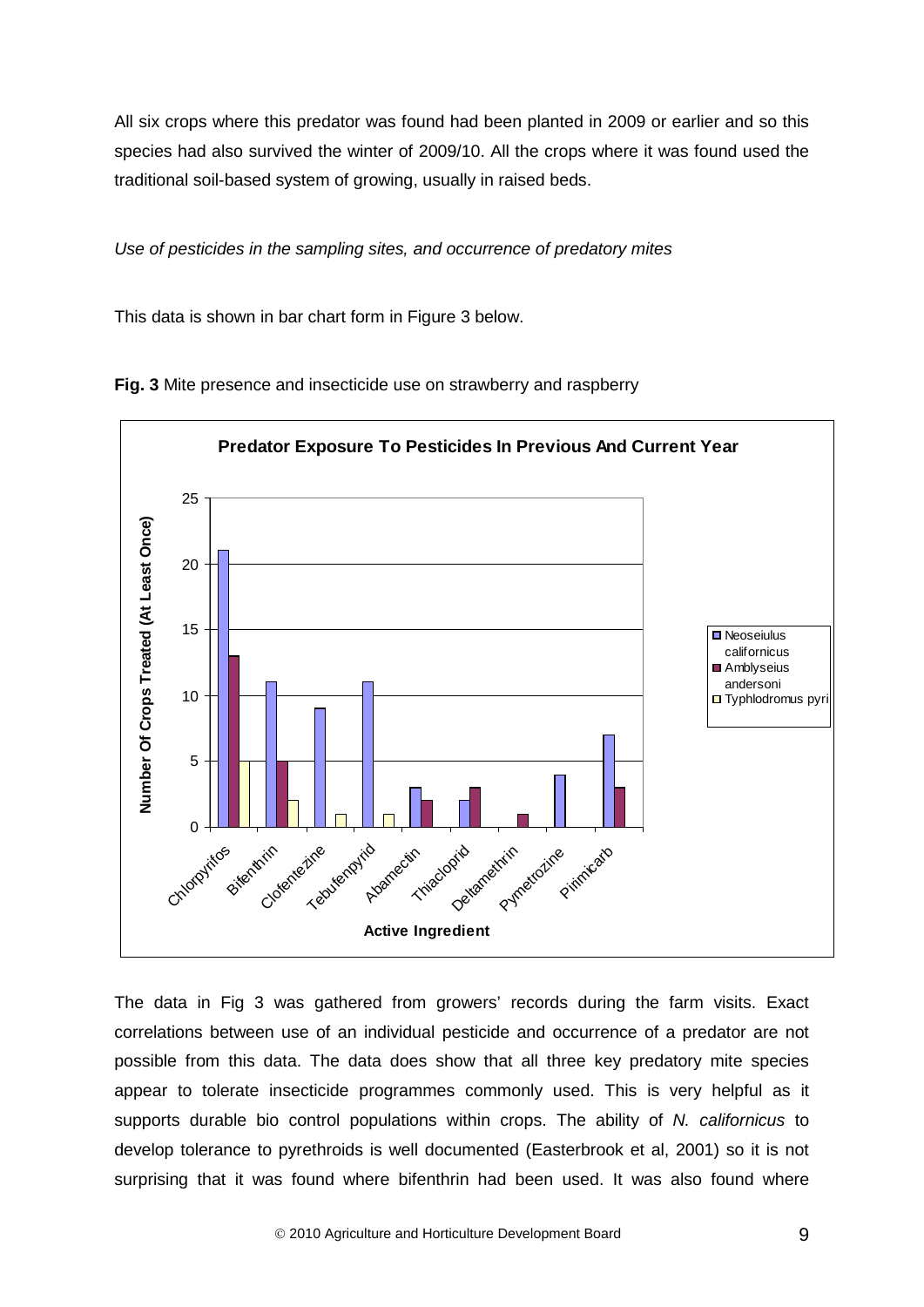chlorpyrifos had been used, and so it is possible that tolerance to organophosphorous products is also present. There is little evidence in the literature regarding tolerance of *A. andersoni* to pesticides, but it is well known that *Typhlodromus pyri* has developed tolerance to some pesticides in top fruit orchards, both in the UK and worldwide (Watve and Lienk, 1976).

#### *Future options for farm rearing key predatory mite species*

Only *N. californicus* and *A. andersoni* will be considered in this section, as they were the most abundant species in the farm survey. There are several possibilities to augment the natural population of both species.

In the case of *N. californicus*, a change in the licence restrictions imposed by Fera would first be needed before specimens could be released outdoors. The evidence from this survey could be utilized in this regard. Assuming this is possible then augmentation could be provided by:

#### a) Banker plants spaced evenly amongst the crop.

The results from a previous HDC project (HNS 143) showed that both predatory mite species preyed on the lime mite, *Eotetranchyus tiliarum*, and that the lime mite was easy to rear on field grown small trees of the lime species *Tilia cordata.* Moreover, the lime mite only feeds on limes and cannot damage any other species of plant, so would be harmless to soft fruit crops. This technology could be taken up by committed growers, by placing containerized lime trees at intervals amongst the crop and infesting them, firstly with lime mites, and then predators, so that their numbers could build up and provide a reservoir of predators during the season. Migration from the banker plants onto the soft fruit crop would take place, aiding the biological control of TSSM.

It might also be possible to introduce the midge predator *Feltiella acarisuga,* and allow this to build up on the banker plants. This predator flies readily and can locate small colonies of TSSM, using chemical signals, so also aiding biological control.

b) Moving predator-infested foliage from older plants to newly planted runners.

Strawberry runners are frequently cut off, and leaves are removed for picker access at intervals. An assessment of the presence of predatory mites during leaf removal might allow collection of infested leaves in picker trolleys for transfer to maiden crops, thus "inoculating"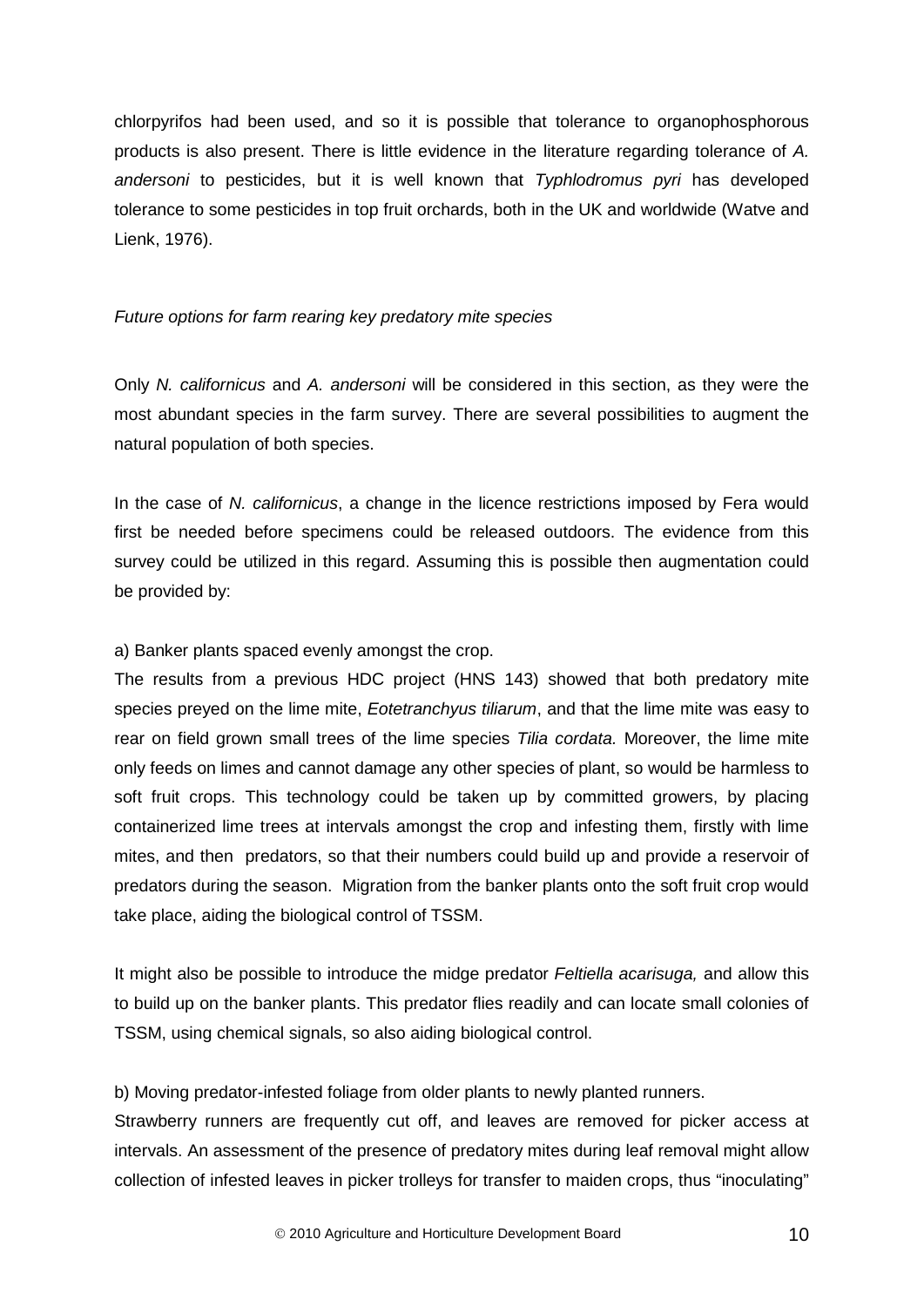the new crop with predatory mites. At present, this material is left *in situ* on the crop paths, or swept up and discarded. Moving the *T. pyri* predator from one apple crop to another on summer prunings is a well established successful technique.

c) Inoculation of propagation material with predators, so that they become established on the new crop at an early stage. This happens rarely at present, but would be a simple measure to implement at the propagation stage. Because both *N. californicus* and *A. andersoni* can survive and increase even when TSSM is not present, by feeding on alternative prey, it is likely that establishment of both species would be more successful if the propagators inoculated runners at an early stage.

#### **Discussion**

This survey aimed to collect only overwintering mites, sampling was completed by mid June 2010. Commercially-reared predatory mites (e.g. *A. cucumeris* and *P. persimilis*) are not normally introduced until after this time, because numbers of TSSM are generally low in the crop until mid-late summer.

The three key predators, *N. californicus, A. andersoni, and T. pyri*, were nearly always found alone, i.e. in the absence of other species. Rarely were there other Phytoseiid mites present in the samples. The total number of mites in each sample was low, generally less than 10 mites per sample. If collections had been made later, in late June to July, greater numbers might have been found, but the results might have been confounded by the presence of predatory mites, including *Phytoseiulus persimilis*, introduced by the grower. A later survey might have shown a different balance of predators on the strawberry and raspberry crops. The interaction between the different species of predator is not known, but would repay further study in the future.

The overwintering survival of *A. andersoni* was not surprising, as it is a species endemic to northern Europe, but the widespread distribution and survival of *N. californicus* was not expected, and provides further evidence to work by Jolly 2000 and 2001 that the status of this species should be reviewed by Fera.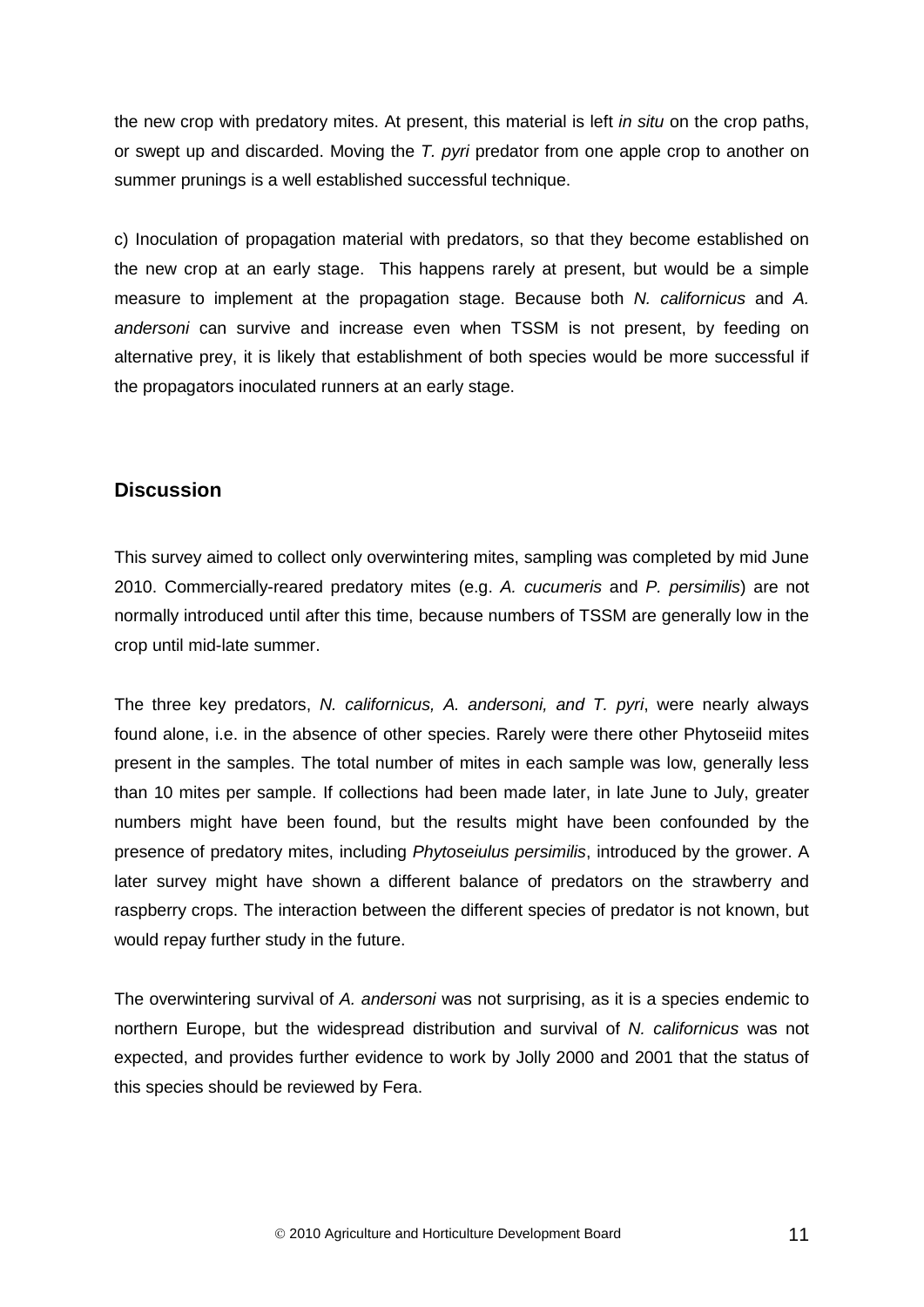# **Conclusions**

- *N. californicus* is widely distributed in English strawberry crops, and survives overwinter under commercial conditions.
- This species was not found in raspberry crops, but the reasons for this are not known at present.
- *A. andersoni* is common on both strawberry and raspberry crops, and also survives overwinter.
- The exact role of these predators in the biological control of TSSM during the season is not known, but would repay further study.

## **Knowledge and technology transfer**

November 2010, Mike Lole, Presentation to HDC "Fruit Advisor Day" March 2011, Robert Irving, HDC News article (Submitted)

## **References**

Buxton, J. H. (2007). Final report of HDC project HNS 143, "Development of a banker plant system to improve the biological control of two-spotted spider mite"

Easterbrook, M.A., Fitzgerald, J.D., and Solomon, M.G. (2001). Biological control of two-spotted spider mite on strawberry in the UK. Experimental and Applied Acarology, 25: 25-36

Force, D. (1967). Effect of temperature on biological control of two-spotted spider mites. J. Economic Entomology 60: 1308-1311

Helle, W. and Sabelis, M.W. (1985) Spider mites: their biology, natural enemies and control. Vol.1B, Kropczynska *et al*., Elsevier Press.

Jolly, R.L. (2000). The predatory mite Neoseiulus californicus: it's potential as a biocontrol agent for fruit tree spider mite in the UK. Proc. Brighton Crop Prot. Con.: Pests and Diseases 1: 487-490.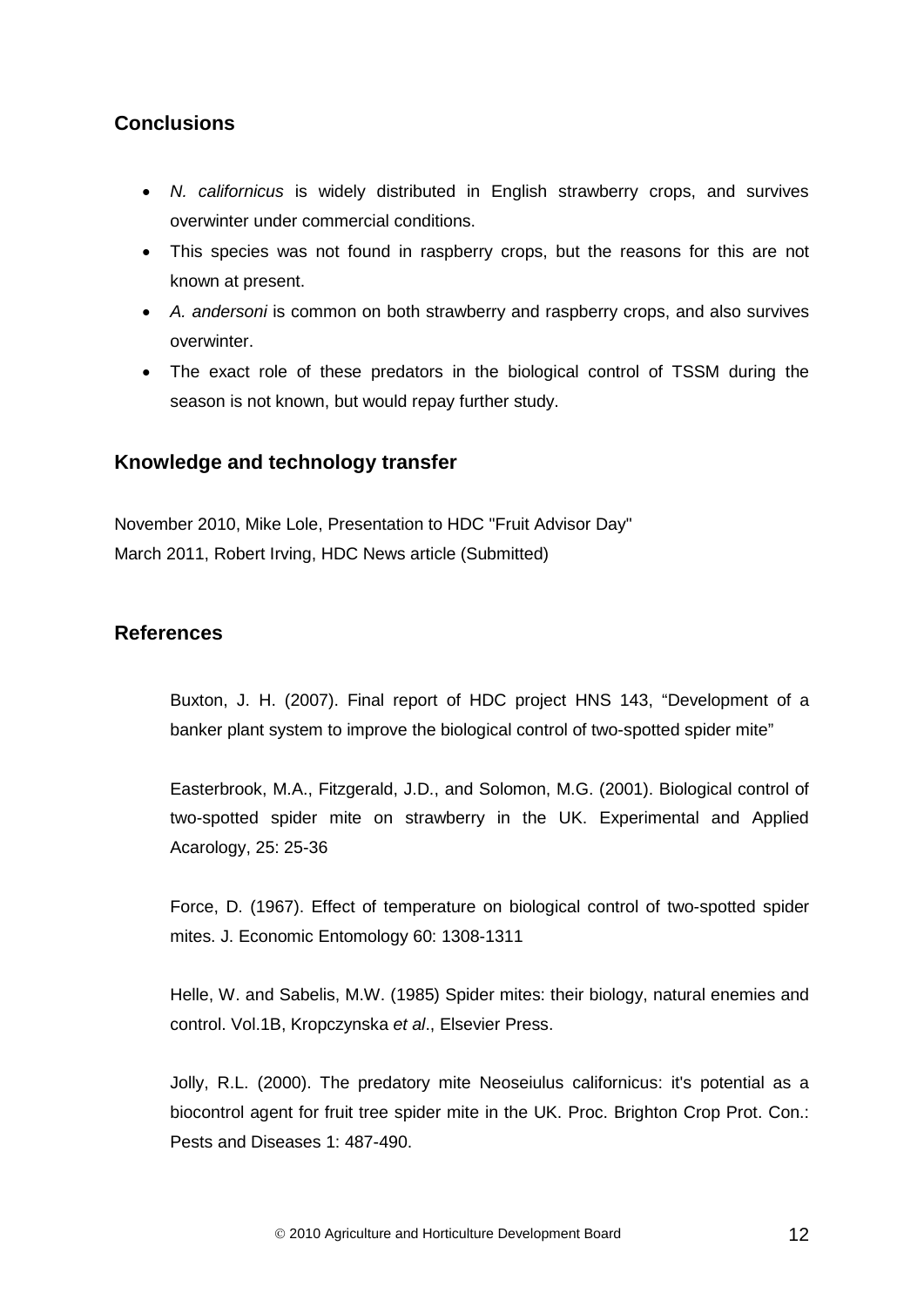Rebecca Louise Jolly (2001). 'The status of the predatory mite Neoseiulus californicus (McGregor) (Acari:Phytoseiidae) in the UK, and its potential as a biocontrol agent of Panonychus ulmi (Koch) (Acari:Tetranychidae)'. PhD thesis University of Birmingham

Watve, C.M. and Lienk, S.E. (1986) Toxicity of carbaryl and six organophosphorous insecticides to *Typhlodromus pyri*. Environmental Entomology, 5(2) 368-370

# **Appendices**

### *Appendix 1: Farm Questionnaire*

| Adviser name and date collected            |  |
|--------------------------------------------|--|
|                                            |  |
| Grower, farm<br>&<br>name<br>county.       |  |
| Postcode would be nice.                    |  |
|                                            |  |
| Crop, variety & planting date              |  |
|                                            |  |
|                                            |  |
|                                            |  |
| Describe where on the crop the             |  |
| predator was typically found, i.e. 1m      |  |
| up on raspberry canopy, ground             |  |
| trash, in crown of strawbs, near           |  |
|                                            |  |
| TSSM adults/eggs, etc.                     |  |
|                                            |  |
| Also approx density of the mites           |  |
| found, e.g. lone individuals, several,     |  |
| clusters.                                  |  |
|                                            |  |
| bio<br>Have<br>control<br>mites<br>(phyto, |  |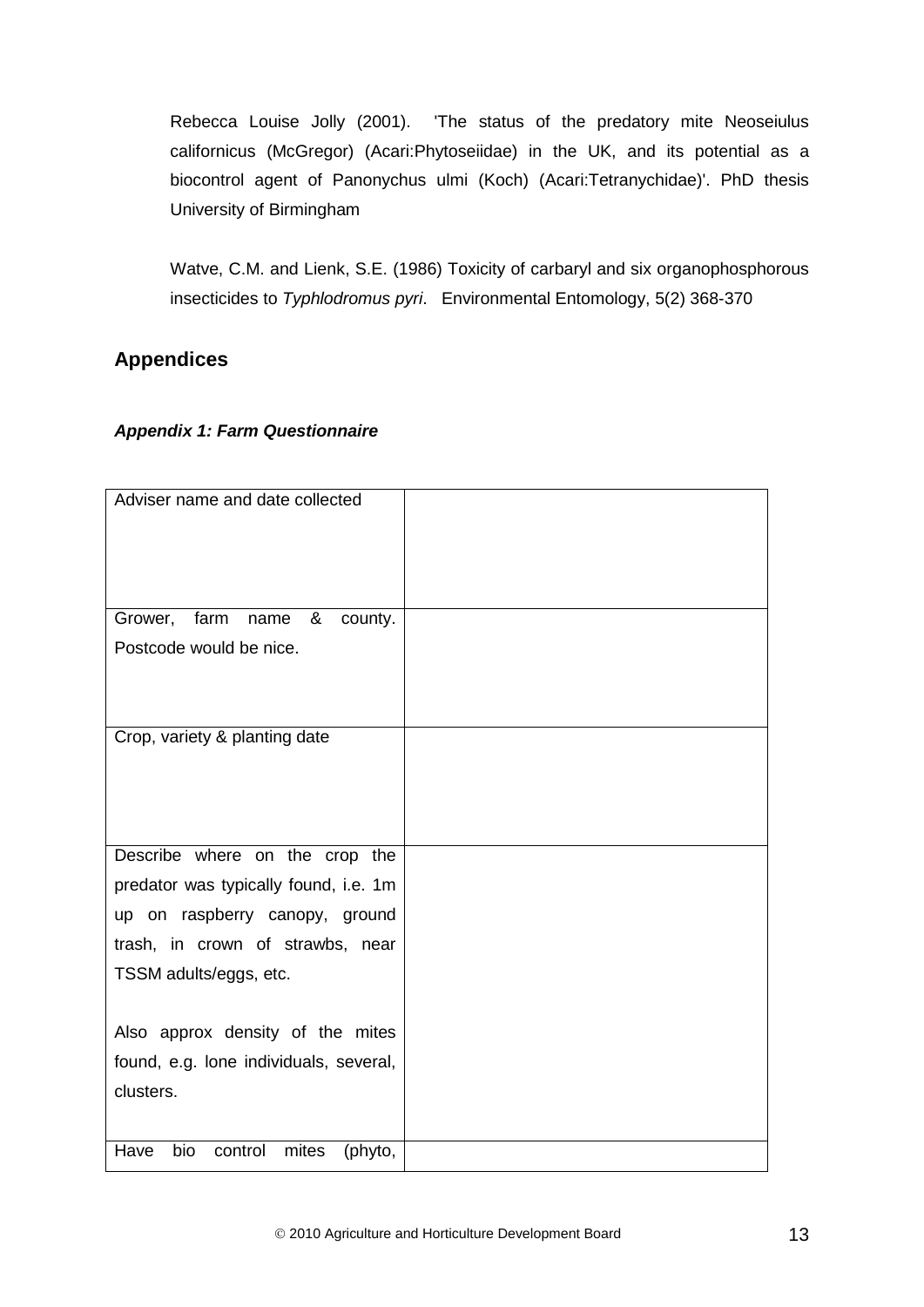| Amblyseius species) ever been used     |  |
|----------------------------------------|--|
| on this crop?                          |  |
|                                        |  |
|                                        |  |
| If so which, (especially for 2009),    |  |
| trade names will do                    |  |
| Name any tough insecticides these      |  |
| mites would have been exposed to in    |  |
| 2009-10 e.g. chlorpyrifos, Masai,      |  |
| Talstar, Dynamec, Decis, Tracer,       |  |
| intensive sulphur programme for        |  |
| mildew.                                |  |
|                                        |  |
| Collect 2009-10 records for this field |  |
| if the farm can easily print out.      |  |
| Cropping system: We are primarily      |  |
| concerned with Spanish tunnelled       |  |
| sites that are removed for winter      |  |
| exposing the mites to 100% winter.     |  |
| Non-tunnelled crops could also be      |  |
| included. It's the proven winter       |  |
| survival that really matters. Describe |  |
| the cropping system with this in       |  |
| mind.                                  |  |
|                                        |  |
|                                        |  |

### *Appendix 2: More detail on the mite species identified in the project*

### *i) Neoseiulus californicus*

A non-native predator that is commercially available for introduction to permanentlyenclosed crops, i.e. for glasshouse use only. It is not cleared for outdoor crop applications, as it is considered a non-native species in the UK. It is well documented in fruit crops of North America and southern Europe.

*N. californicus* is less than 1mm in length and pale brown. It is indistinguishable from other predatory Phytoseiid mites when using a hand lens. The key microscopic features that identify it are the form of the spermatheca and the shape of a pair of pores on the ventrianal shield. It is polyphagous, and will eat two-spotted spider mite, tarsonemid mite, young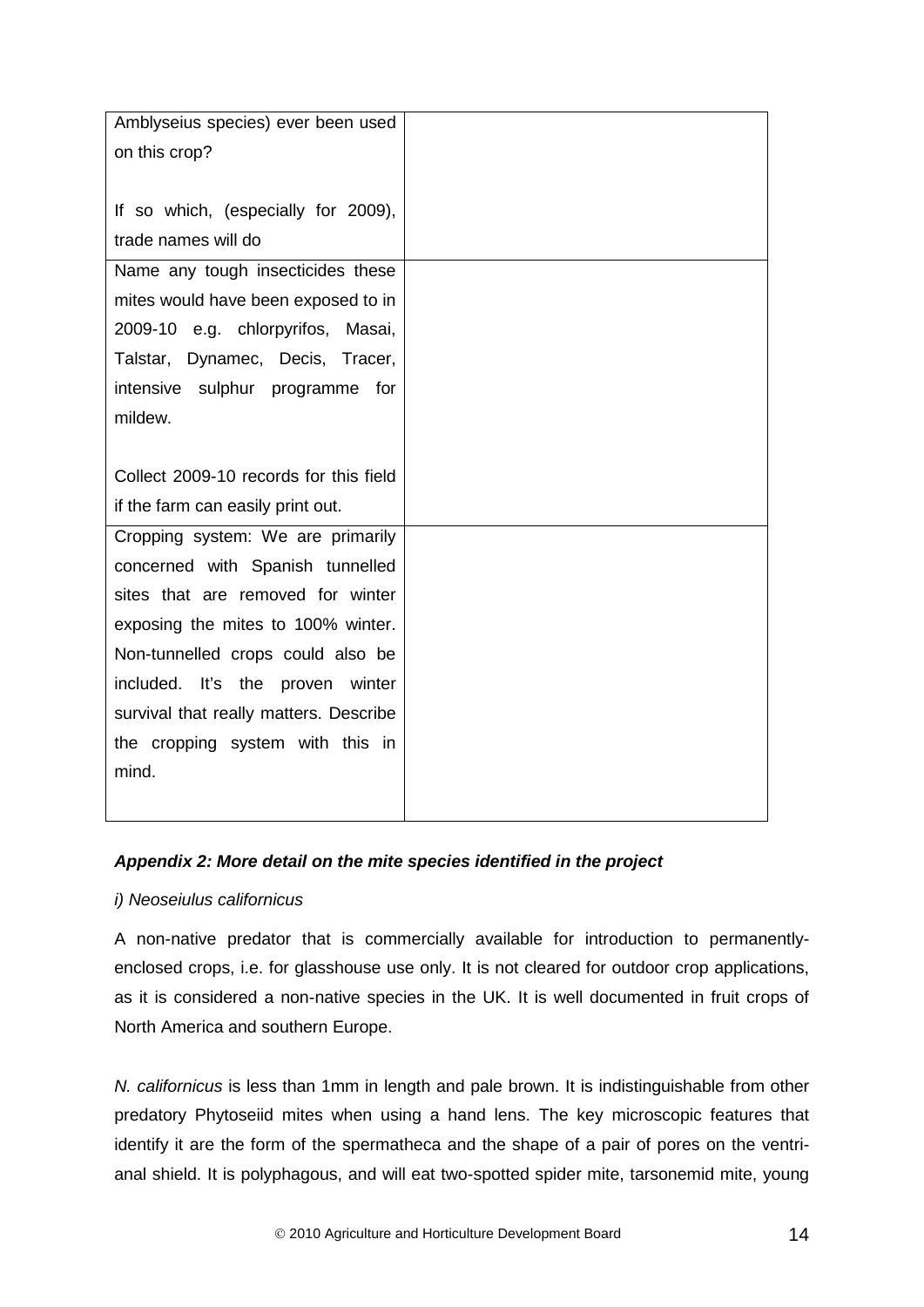thrips, flower pollen, sugary deposits left by aphids, and fungi. It has a high level of pesticide tolerance and can survive British winters. It will continue to work at high temperatures (> 25°C) that inhibit the activity of another well-known predator of two-spotted spider mite, *Phytoseiulus persimilis*.

Mite for mite, *N. californicus* is not such an effective predator of two-spotted spider mite as the specialist *P. persimilis*, but its capacity to over-winter and build numbers makes this a very useful mite predator in fruit crops.

#### *ii) Amblyseius andersoni*

A native predator, like others it is less than 1mm in length and pale brown. The key microscopic features that identify it are the relative size of setae on the dorsal shield, the form of the spermatheca and the shape of the pores on the ventri-anal shield. It is polyphagous, able to eat two-spotted spider mite, tarsonemid mites, young thrips, flower pollen, sugary deposits left by aphids, and fungi. It is commonly seen in the absence of twospotted spider mite. *A. andersoni* is commercially available from bio-control companies for release onto any crop.

Like *N. californicus*, A. andersoni is not such an effective predator of two-spotted spider mite as *P. persimilis*, but the capacity to over winter and build numbers makes this a very useful mite predator in fruit crops, perhaps particularly so in cane fruit where *N. californicus* does not seem to occur.



*A. andersoni on raspberry*